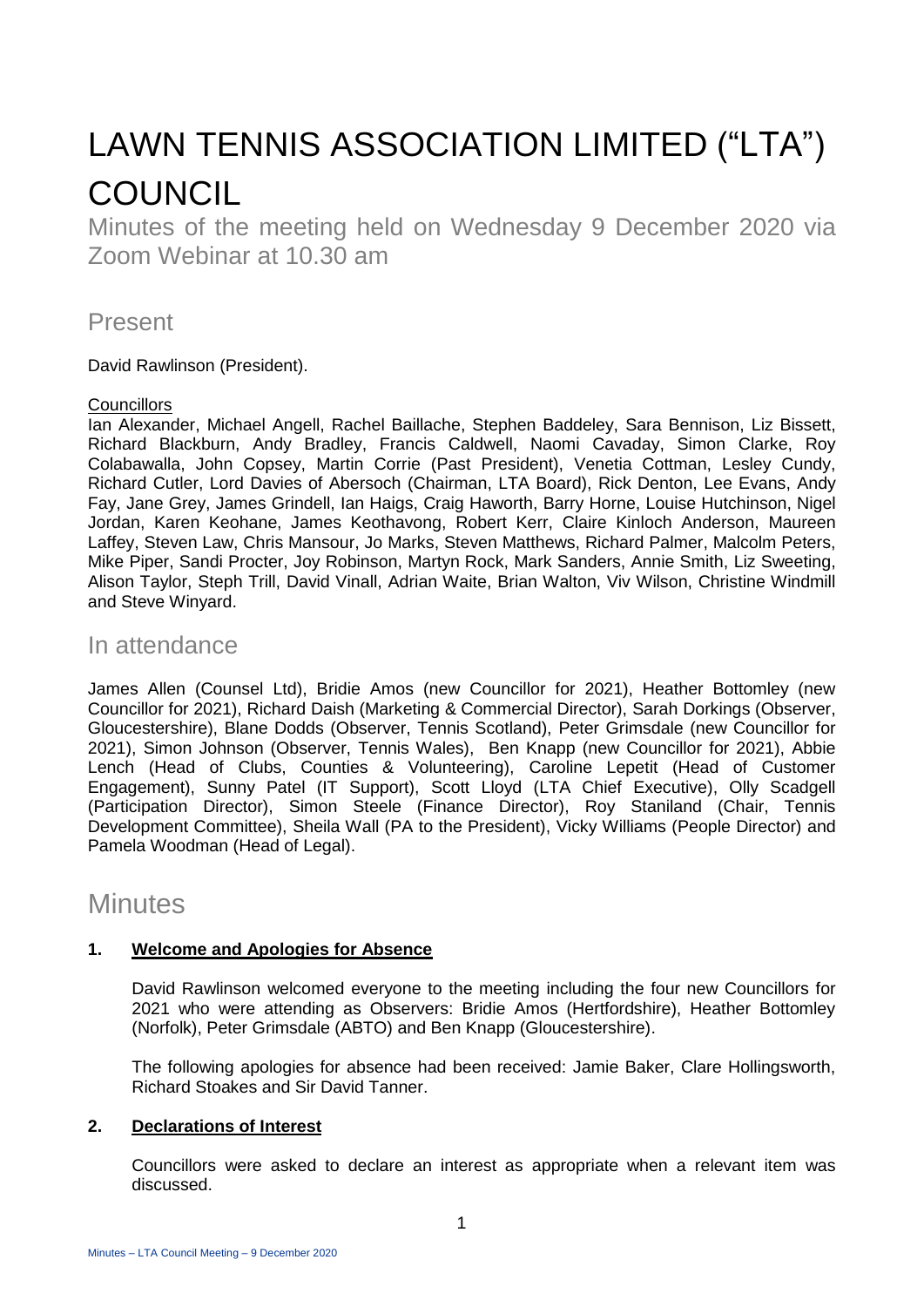#### **3. Minutes of Meeting held on Wednesday 14 October 2020**

The minutes of the meeting held on Wednesday 14 October 2020 were agreed as a correct record.

#### **4. Matters Arising**

There were no matters arising not covered on the agenda.

#### **5. President's Report**

The President's Report included in the Council papers was taken as read.

David Rawlinson said that this is usually the meeting at which the years of service of retiring Councillors is recognised and he confirmed that Michael Angell (13 years), Lee Evans (4 years), Maureen Laffey (13 years) and Richard Palmer (10 years) will be invited to the next Council meeting held in person at the NTC to present them with a certificate and a gift as a token of appreciation for their contribution.

He thanked Councillors in advance for their time in completing the online skills audit and the Councillor Information and Declaration of Interest forms circulated earlier in the week by the deadline of 1 January 2021.

He reported that Graham Watson had been appointed Chairman of Tennis Scotland with effect from 1 January 2021 and wished him well in his new role.

In regard to Wimbledon Ticket Reform, Councillors had received an e-mail the previous week reconfirming the reasons for the reform, outlining the process for 2021 County and Directly Affiliated Organisation ("DAO") Wimbledon tickets and providing a suggested note to Patrons for those Counties with a Patrons Scheme. He referred to an e-mail he had received earlier in the week from the South and South West Counties raising one or two concerns, to which he will respond shortly and said that a further meeting of the working group looking into the future of County Patron Schemes is scheduled for the following day.

He concluded by saying that, despite the challenges the Covid-19 pandemic has created, a great deal has been achieved this year within Council including the introduction of the online Hello Councillors resource, the One Team Bulletin, three calls made by the Council Nominations Committee to each Councillor, the staging of the virtual LTA Awards etc. He thanked his PA, Sheila Wall, for her support and thanked Councillors, County volunteers and LTA Colleagues for everything they had done during a difficult year.

#### **6. LTA Chairman's Report**

The Chairman's report included in the Council papers was taken as read.

#### **7. LTA Chief Executive's Update**

The Chief Executive's business update (together with the latest Business Dashboard) included in the Council papers was taken as read.

Scott Lloyd provided an update on LTA Youth (due to be relaunched in the first quarter of 2021); the Coach Development Centres (including the introduction of mentoring for 6,000 accredited coaches); the Club support toolkit with reference to the Club Health Survey (which had achieved a 76% response against the 75% target); the CITC network (and the need to support these centres during the winter and beyond); the enhanced Gate Access network (enabling the adoption of Rally to over 900 venues); the statistics surrounding the investment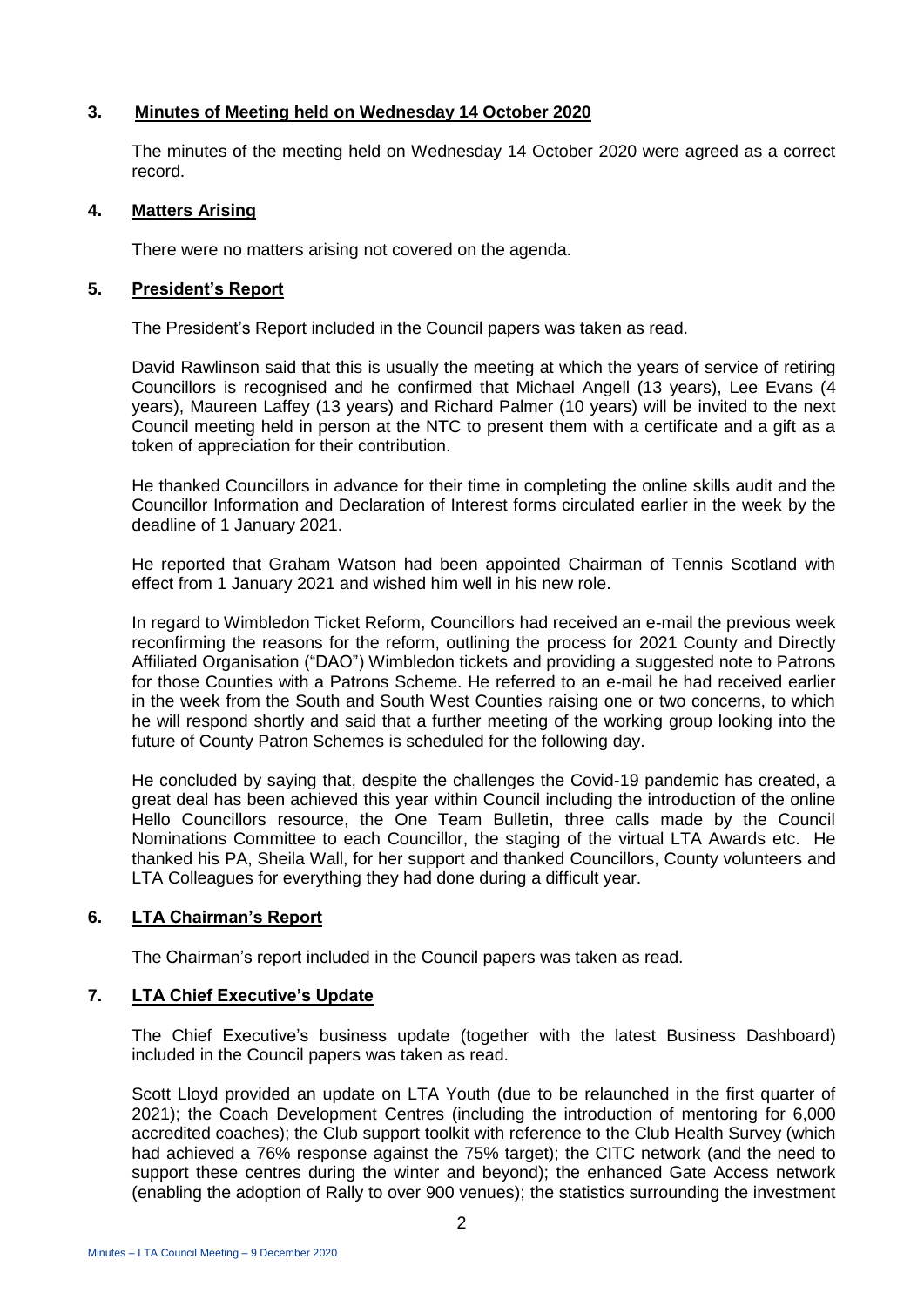in facilities provided by Quick Access Loans; the increase in the number of fans on the LTA's database to the current total of 760k; and the Play Your Way campaign.

He referred to the investment in the NTC making it the destination of choice for the elite players and a first-class venue for the behind closed doors events this year; and the reduction in income leading to tough decisions to furlough staff during the lockdowns and removing roles from the organisational structure over that time ahead of 2021. The LTA has secured an overdraft facility and, separately, has been allocated £5m from the DCMS Sport Relief Fund which will only be used to support the delivery of events next summer if absolutely needed as a consequence of spectators in stadia still being significantly limited in numbers. Investment in the IT platform and on specific digital projects will continue, to include the replacement of Siebel which will stand the LTA in good stead in offering a seamless digital experience across the tennis community.

Finally, he went through the targets and metrics on the Business Dashboard. He said the LTA had been dynamic and agile in the way in which priorities were amended during the year whilst maintaining momentum and progress against the 5 year plan. He thanked the Executive team, colleagues and Councillors for supporting the LTA's vision and efforts to grow tennis and achieve the LTA's objectives.

In answer to a request from Andy Bradley, Scott Lloyd confirmed that a copy of the IT project plan will be included as part of the technology section in his business update to the March 2021 Council meeting.

Mike Piper referred to the fact that the "current period" section in respect of the number of children playing once a week was blank on the Business Dashboard. He commented that the second lockdown had prevented coaches from being able to resume squad training and supporting coaches in its resumption was key to getting players back on court.

Scott Lloyd explained that Sport England's Active Lives survey fed this metric and, because Sport England's resources have been redeployed to Covid-19, the reporting of this metric has been delayed to January. However, he predicted that there will be a significant fall in participation figures for children across all sports. LTA Youth is the LTA's top strategic initiative and the roll-out of LTA youth into schools and throughout the LTA's coach workforce will encourage juniors back on court.

Maureen Laffey said that the annual LTA National Officiating Conference (incorporating the ABTO AGM) had taken place virtually the previous week and she wanted to record her thanks to LTA Colleagues Matt Morrissey and Chris Drew for their hard work in ensuring the conference ran smoothly.

#### **8. TDC Update**

The comprehensive update on the activities of the TDC and its work streams included in the Council papers was noted.

#### 8.1 **County Governance Project**

Roy Colabawalla, Abbie Lench and Olly Scadgell provided an update on the County Governance Project outlining the aim, scope, timelines and milestones of the project; how it connects with the LTA Strategy and how it will assist in the areas where County Associations have previously requested support on governance issues. It is hoped that the County Governance Framework will be fully implemented by Q1 in 2022. James Allen from Counsel Ltd explained how his company will conduct the consultation with Counties; initial contact with Councillors by Counsel Ltd is likely to be before Christmas with the consultation proper commencing in the New Year.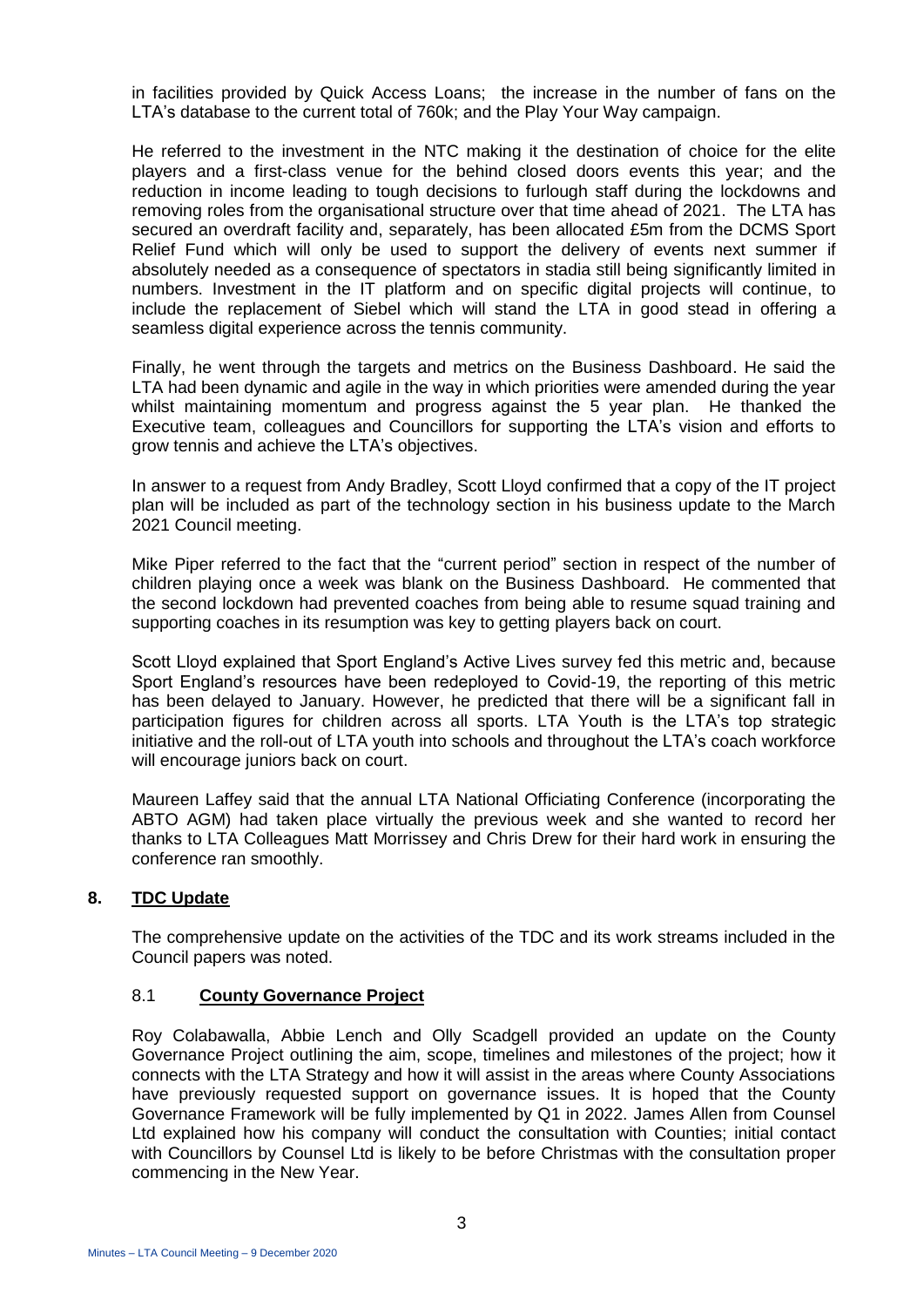In answer to a question from John Copsey, Olly Scadgell confirmed that the framework will reflect the differences in Counties and will not be a one size fits all approach. Consultation will be conducted in small groups of Counties and there will be an opportunity for individual County consultation if requested following the initial group sessions.

In answer to a question from Ian Haigs, Olly Scadgell said that, whilst the project is more aligned to County and Island Associations, it is recognised that it will be beneficial to engage with the DAOs to share good practice.

Referring to a comment from Steven Law, Olly Scadgell suggested that any County in the middle of its own review (as was the case in Suffolk) should not seek to enact change in the short term but rather share any learning within the wider County Governance Project process.

#### 8.2 **County Communications Plan**

Sandi Procter gave an update on the implementation of the County Communications Plan confirming that 21 of the 34 actions had been completed with a further 10 in progress and the remaining three in hand for next year. She thanked Richard Palmer, who was retiring from Council at the end of the year, for instigating the now invaluable County Resources Guide. She encouraged Councillors, Counties, DAOs and their management teams to use the County Communications Hub as a means of keeping in touch. The Hub was evolving constantly and early next year will include a new County Services Communication section.

Abbie Lench explained that the new County Services Communication section will incorporate key documents/actions and, each time an action is added to it, an automated notification will be sent by e-mail to all Councillors, Heads of Region, Tennis Scotland and Tennis Wales with a link to the new action. Further details on automated notifications will follow and feedback on this section of the Hub going forward will be welcome.

#### 8.3 **Venue Registration**

Abbie Lench gave an update on Venue Registration covering its objectives; the current renewal statistics; learnings; and next steps. She said that the Venue Registration deadline is promoted as 16 December 2020 in this week's venues newsletter but, in recognition of the impact of a second lockdown and furlough, the deadline will be extended to 31 December 2020 and on 14 December 2020 those venues yet to complete will be advised of the deadline extension.

#### 8.4 **End of Year Summary**

Roy Staniland provided a summary of what had been achieved within each of the seven work streams and thanked the work stream leads for their hard work throughout this challenging year. He also thanked Olly Scadgell, Vicky Williams and the Board for their support. He announced the eight work streams for 2021 and asked anyone interested in being involved to contact him or the relevant work stream lead.

#### **9**. **Council Updates**

#### 9.1 **Membership**

Caroline Lepetit provided an update on Membership covering the review/update of Membership to support the LTA vision of tennis opened up; the new Adult and Junior Membership structures; the key improvements to the scheme (including benefits and options); and the relaunch of LTA Membership as *Advantage* in January 2021.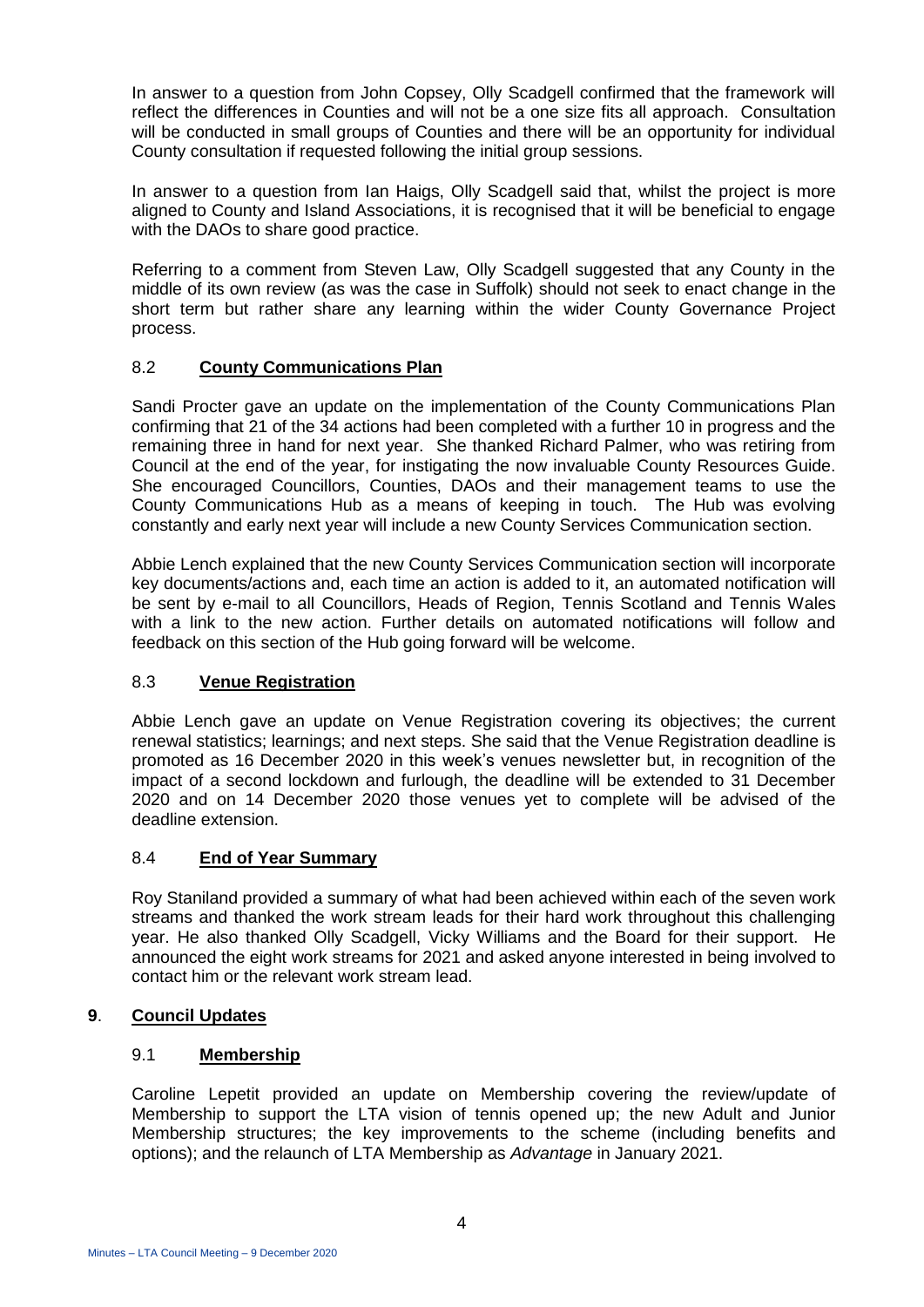#### 9.2 **Board Nominated Councillor Recruitment**

Sandi Procter said that approximately 140 applications had been received for the Board Nominated Councillor positions. The applications were diverse in terms of skills, knowledge, inclusivity and location, and represented a near equal gender mix. Vicky Williams and People team Colleagues had used a scoring matrix to reduce the number to 30 from which the Recruitment Panel (comprising Sandi Procter, Vicky Williams, Rachel Baillache, Barry Horne, James Keothavong and Chris Mansour) had shortlisted to 16, each of whom will be interviewed the following week. The panel's recommendations will be put to Scott Lloyd and David Rawlinson and then to the Board for it to make its nominations to Council for consideration and approval by Council. She added that all seven Board Nominated Councillor vacancies may not be filled at this stage.

She thanked those who had promoted the role locally and asked Councillors to consider whether there is a volunteer role within the County/Organisation which might be appropriate for those candidates known to Councillors who were unsuccessful in the Board Nominated Councillor recruitment process to ensure they are not lost to tennis.

#### **10. Appointments for 2021**

#### 10.1 **Councillors for 2021**

The list of Councillors nominated for 2021 included in the Council papers was noted.

#### 10.2 **LTA Boards and Other Committees for 2021**

The paper outlining membership of the LTA Board, its committees and subsidiary company boards in 2021 included in the Council papers was noted.

#### 10.3 **Appointments for 2021**

A list of the Joint Committee representatives and representatives on other Boards and Committees in 2021 was provided in the Council papers. The representatives on the Committee of Management and the Joint Finance Committee were approved and the other appointments were noted.

#### **11. Any Other Business**

#### 11.1 **Meritorious Service Awards 2020**

David Rawlinson reminded Councillors that the deadline for submitting Meritorious Service Award nominations is 15 December 2020.

#### 11.2 **Actions Arising from the Meeting**

David Rawlinson read out a list of actions which had arisen during the meeting and confirmed that a summary of the actions and key takeaway points will be circulated to Council shortly, the contents of which may be shared with respective management committees.